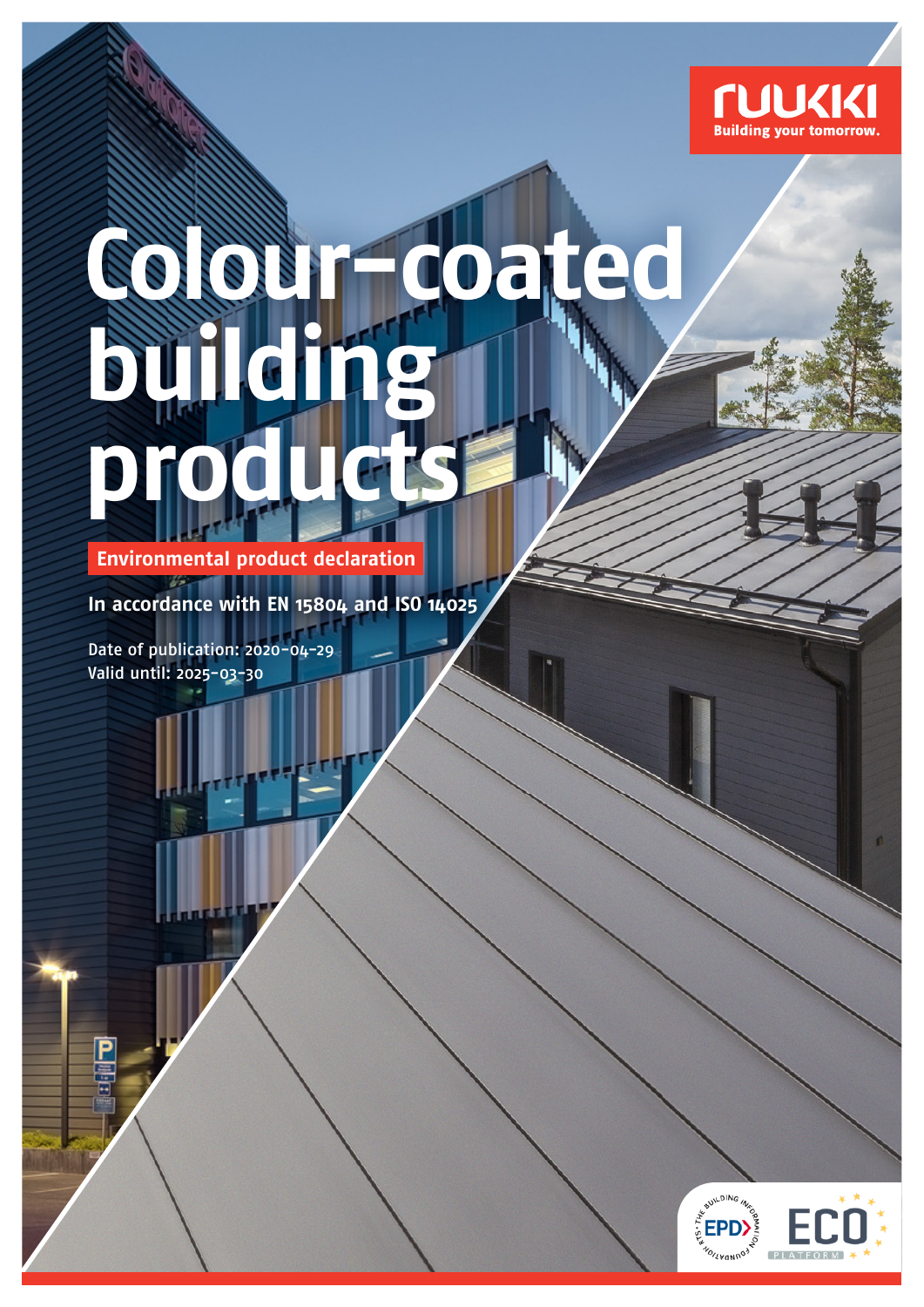Registration number in RTS EPD Declaration No. RTS\_49\_20 EcoPlatform reference number: 00001198

Janfha

Laura Sariola Committee Secretary

munghim

Markku Hedman RTS General Director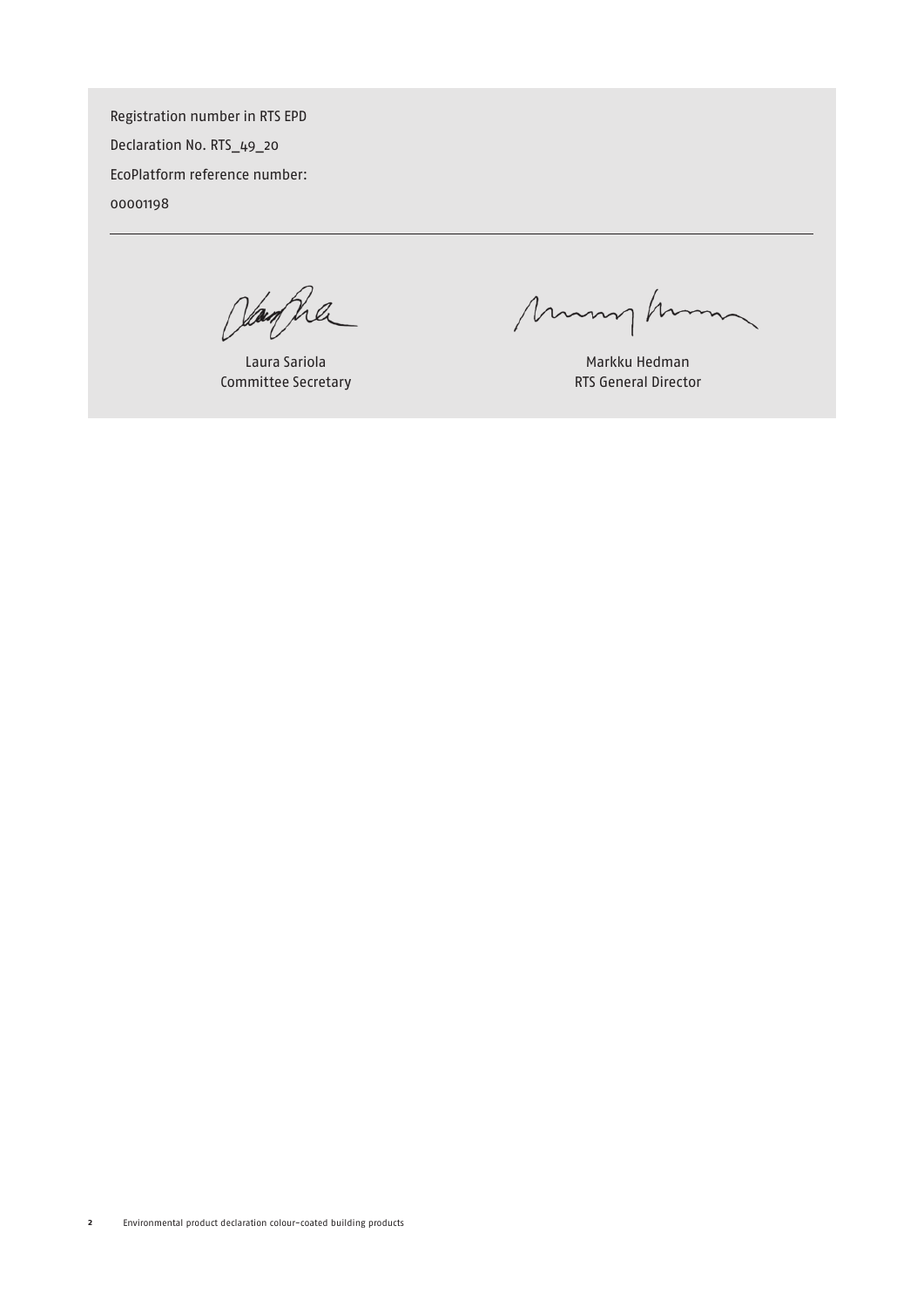# **General information**

| Owner of the declaration    | Ruukki Construction Oy,<br>Panuntie 11 00620 Helsinki.<br>www.ruukki.com<br>Terhi Leiviskä,<br>terhi.leiviska@ruukki.com                             |
|-----------------------------|------------------------------------------------------------------------------------------------------------------------------------------------------|
| Product                     | Colour-coated steel building products                                                                                                                |
| Manufacturer                | Ruukki Construction Oy, Panuntie 11 00620 Helsinki                                                                                                   |
| Manufacturing sites         | Vimpeli (Finland), Anderslöv, Järnforsen and Landsbro (Sweden),<br>Pärnu (Estonia), Zyrardow (Poland) and Kopylov (Ukraine                           |
| Product applications        | Building roofs, roofing, rainwater systems, floors, studs, exterior and interior<br>cladding                                                         |
| Declared unit               | 1 kg of colour-coated steel building products                                                                                                        |
| LCA performed by            | Karin Lindeberg, Diego Peñaloza, Josefin Gunnarsson<br>IVL Swedish Environmental Research Institute,<br>Valhallavägen 81 00127 Stockholm. www.ivl.se |
| Verified by                 | Anastasia Sipari<br>Bionova Oy, Hämeentie 7 A 00500 Helsinki. www.bionova.fi                                                                         |
| Product category rules      | RTS PCR (English version 14.6.2018)                                                                                                                  |
| Program operator, publisher | Building Information Foundation RTS, Malminkatu 16 A 00100 Helsinki.<br>http://epd.rts.fi                                                            |

This environmental product declaration covers the environmental impacts of colour-coated steel building products manufactured by Ruukki Construction Oy under the Ruukki and Plannja brands. The results of environmental indicators stated in this declaration are average values for steel building products and covers all Ruukki manufacturing sites. The results have been calculated based on weighted average of yearly production volume. According to supplier notifications, none of the product components contains substances restricted under REACH or included on the candidate list of Substances of Very High Concern (SVHC).

The declaration has been prepared in accordance with EN 15804:2012+A1:2013 and ISO 14025 standards and the additional requirements stated in the RTS PCR (English version 14.6.2018). This declaration covers the life cycle stages from cradle to gate with options.

The EPD of construction products may not be comparable if they do not comply with EN 15804 and seen in a building context.

> Verified according to the requirements of EN 15804+A1 (product group rules) Independent verification of the declaration, according to EN ISO 14025:2010

> > $\times$ External Internal

Third party verifier:

Anastasia Sipari / Bionova Oy Verified 30.3.2020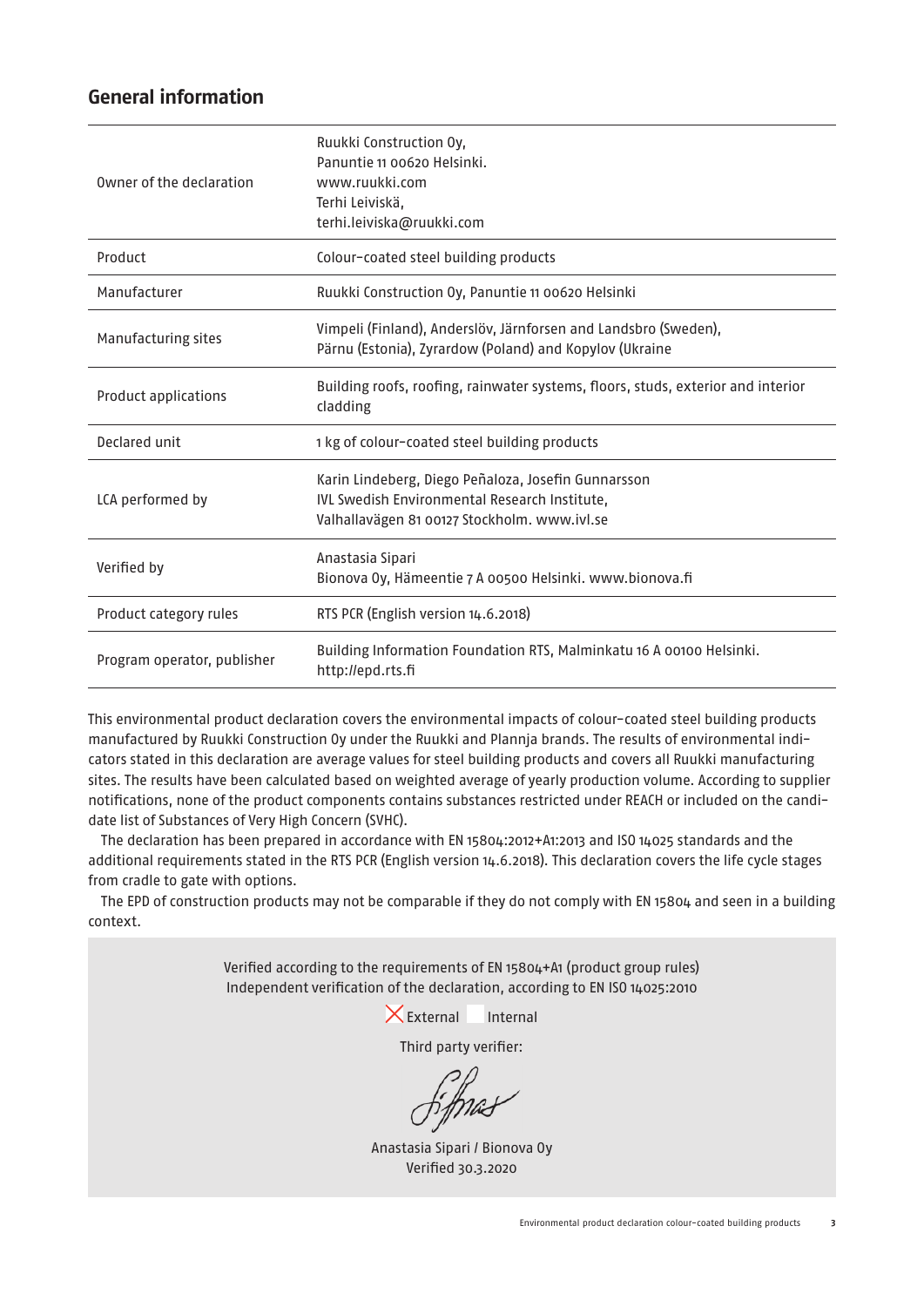# **Product**

## **APPLICATION**

Colour-coated building products are used as roofing, rainwater systems, decking, external and internal wall cladding. Typical applications are residential buildings, industrial and commercial buildings, sports facilities and warehouses. The products made of colour-coated, hot-dip galvanised steel are:

- Tile sheets for roofing: Tiilikainen, Aaltokainen, Elite, Teräskivi, Monterrey, Adamante, Decorrey, Finnera, Hyygge, Frigge, Royal, Regent, Regal, Smart, Scandic line
- Standing seam roof: Classic, Classic Silence, Nordic, Emka, Trend, Modern, Traditional
- Profiled sheets for roofing
- Flat sheets for roofing
- Roof finishing soffits and flashings
- Load-bearing profiles for decking
- Rain water systems: Ruukki, Plannja, Siba
- **Studs**
- **Purlins**
- Composite sheet
- Rainscreen panels: Liberta Original, Liberta Elegant
- Cladding lamellas: Groove, Sharp, Lap, Straight
- Design profiles: Venice, Tokyo, Rome, Paris
- Low-profile sheets

Steel construction products can positively affect the overall assessment of buildings for LEED and BREEAM certification. For more information, visit www.ruukki.com.

## **TECHNICAL INFORMATION**

A colour-coating protects the top surface of hot-dip galvanised steel, and the underside is protected by a backing coat to protect the colour-coated surface from roll marking during coiling and transportation. It also prevents the formation of white rust on the underside and protects the underside of a hot-dip galvanised steel sheet in roofing products from condensation. If the underside is subject to technical or aesthetic requirements, the backing coat must be chosen according to requirements. Colour-coated steels are made in conformity with EN 10169 and hot-dip galvanised steel is made in conformity with EN 10346.

The steel thickness of the products is 0.45 to 1.50 mm. Steel density is 7 850 kg/m3 . Product weight varies depending on steel thickness, coating and profiling selected on the product. Table 1 describes product weight for typical colour-coated building products. Detailed technical information on products can be found on the Ruukki website at www.ruukki.com and on the Plannja website at www.plannja.com.

#### **Table 1. Product weight for typical colour-coated building products**

| <b>Product</b>                        | Thickness (mm) | Weight ( $kg/m2$ ) |  |
|---------------------------------------|----------------|--------------------|--|
| Roofing sheets (Tile sheets, Standing | 0.50           | $4.5 - 5.2$        |  |
| seam sheets, Profiled sheets)         | 0.60           | $5.4 - 6.4$        |  |
|                                       | 0.70           | $8.9 - 9.8$        |  |
| Load-bearing sheets                   | 1.50           | $19.0 - 21.0$      |  |
| Rainscreen panels                     | 1.20           | 11.6               |  |
| Cladding lamellas                     | 1.20           | 13.1               |  |
| Design profiles                       | 0.60           | $5.4 - 8.7$        |  |
|                                       | 0.45           | 3.9                |  |
| Low-profile sheets                    | 0.70           | 7.6                |  |

**4** Environmental product declaration colour-coated building products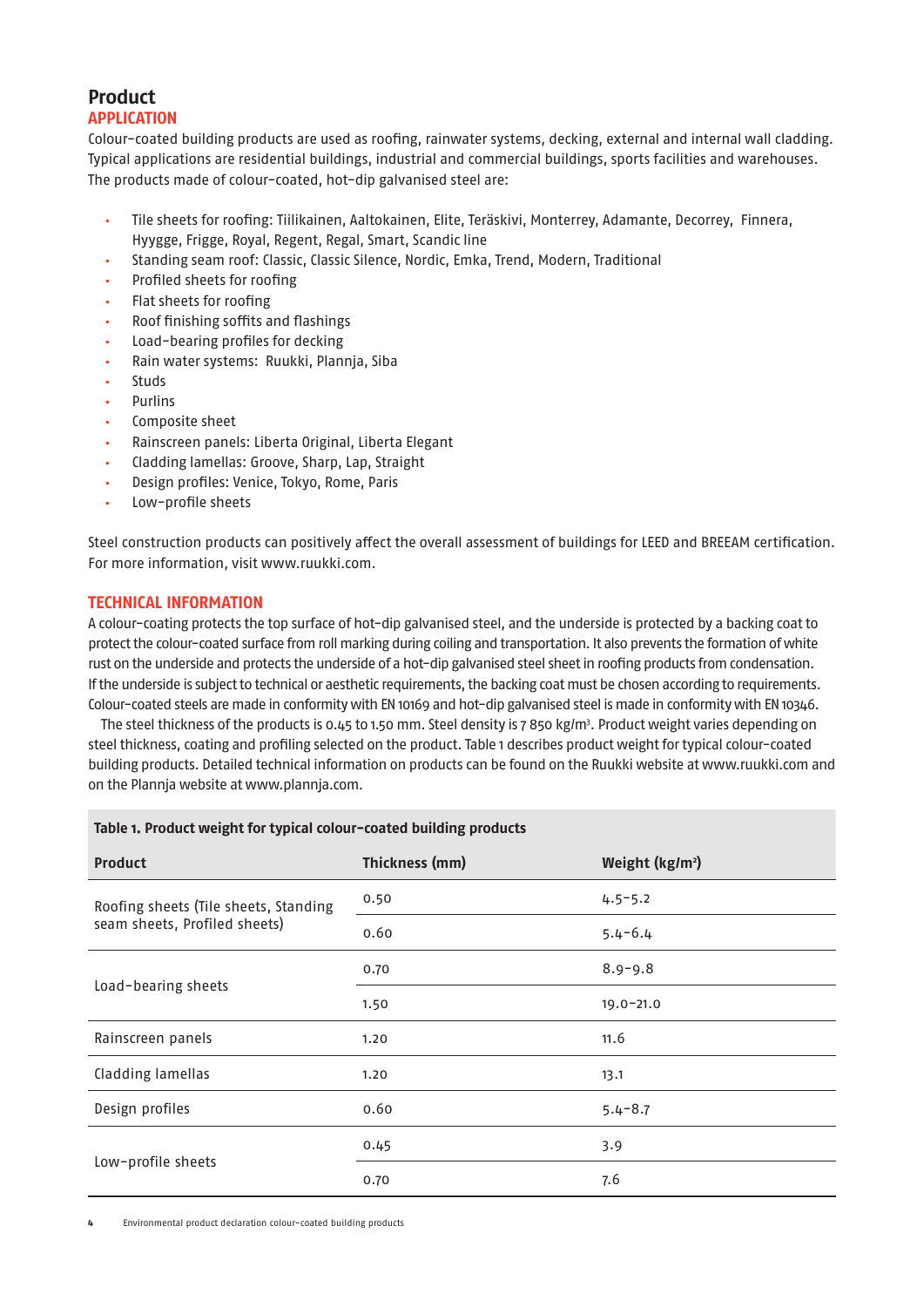The technical performance of colour-coated steel roofs and cladding applications is guaranteed for 20 to 50 years. Colour-coated steel is washable and easy to care for, and it can be repainted to prolong its useful life.

Ruukki and Plannja have the right to use CE marking for the following product groups of colour-coated building products:

- Load-bearing profiles EN 1090-1 and EN 1090-4
- Roofing, cladding and ceiling products  $-$  EN  $14782$
- Metallic sheeting products for roofs, exterior and interior wall claddings EN 14783
- Purlins and studs EN 14195
- Pre-fabricated elements EN 13830
- Safety equipment for the installation of ceilings  $-$  EN  $795$

By affixing CE marking to a product, the manufacturer indicates that the product conforms to all relevant legislative requirements, in particular to health, safety and environmental protection requirements.

## **Product materials**

Colour-coated building products are manufactured from colour-coated, hot-dip galvanised steel sheet. Steel is an alloy of mainly iron and carbon, with small amounts of other elements used as alloying elements. These elements improve the chemical and physical properties of steel such as strength, durability and corrosion resistance. The alloying elements of steel are closely linked to its chemical matrix. The thickness of the zinc (Z) coating varies between 100-350  $g/m^2$  in products. The zinc coating is lead-free and has a minimum zinc content of 99%.

## **COATINGS**

The product portfolio includes a wide colour range, with many surface gloss and structural options to choose from. In many products, GreenCoat colour-coated steel is used. GreenCoat is Bio-based Technology (BT) coating where a substantial portion of the traditional fossil oil is replaced by Swedish rapeseed oil. This patented solution reduces the environmental footprint of GreenCoat products. GreenCoat products are highly resistant to corrosion, UV radiation as well as scratches.

The various coating options and their applications are as follows:

- GreenCoat Pural BT Extremely durable product with highly scratch-resistant coating for roofing applications
- GreenCoat Mica BT Roofing product with exclusive, glittery surface
- GreenCoat Crown BT Roofing product with optimised properties for tiles and profiles
- GreenCoat Pro BT Highly durable roofing product with optimised properties for tiles and profiles
- GreenCoat Cool Roofing product with heat-reflecting properties
- Polyester A standard product for roofing, façade and walls
- Polyester Rough Matt Roofing product with a rough appearance and good profiling properties
- Hard Coat Durable product with highly scratch-resistant coating for roofing applications
- GreenCoat RWS Double-sided, high-quality product for rainwater systems
- GreenCoat Hiarc and GreenCoat Hiarc Max Extremely durable product for high-quality façades
- Laminate FoodSafe Product for food handling environments

#### **INFORMATION ON RELEASE OF DANGEROUS SUBSTANCES**

Soil and water impacts during the use phase have not been studied, since harmonised testing methods of European product standards are not available.

Colour-coated building products main use of area is outdoors. Some colour-coated building products are used in indoor applications as well. Indoor emissions have been tested for GreenCoat Hiarc, Laminate FoodSafe and Polyester coatings and they hold an M1 Emission Classification of Building Materials certificate.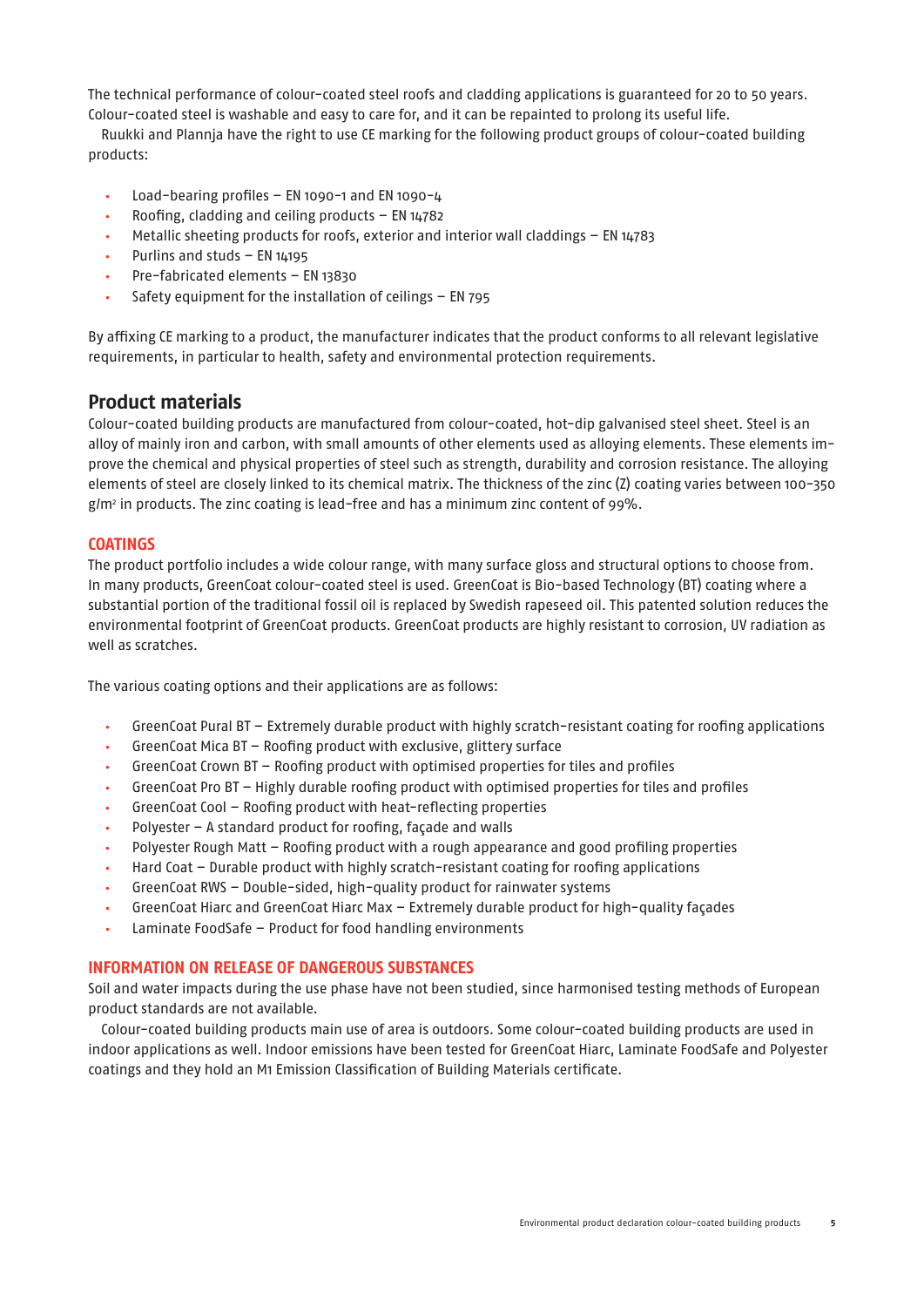# **Product composition**

Ruukki and Plannja actively tracks and anticipates future changes in environmental, safety and chemical legislation and complies with valid EU chemical regulations, such as REACH (1907/2006/EC) and CLP (1272/2008/EC). By monitoring the list of Substances of Very High Concern (SVHC) and other legislative requirements, we ensure that products meet legal and customer requirements. According to supplier notifications, none of the product components contains substances restricted under REACH or included on the candidate list (SVHC).

Table 2 shows an example of the typical chemical composition of colour-coated, hot-dip galvanised building products with maximum coating content in products (excluding packaging materials) when delivered to the customer. Product composition varies according to customer requirements and the selected materials and coatings. The information is based on steel produced at SSAB's steelworks in Finland.

| Table 2. Chemical composition of colour-coated, hot-dip galvanised building product |                           |                                                    |                                      |                                                                                                          |            |                      |                                      |  |  |  |
|-------------------------------------------------------------------------------------|---------------------------|----------------------------------------------------|--------------------------------------|----------------------------------------------------------------------------------------------------------|------------|----------------------|--------------------------------------|--|--|--|
| <b>Material</b>                                                                     | <b>Material</b><br>origin | Content<br>$(\%)$ of<br>total<br>product<br>weight | Name of<br>ingredient                | <b>Maximum</b><br>Content<br>$%$ (w/w)<br>part<br>of total<br>content,<br>$%$ (w/w)<br>product<br>weight |            | <b>CAS</b><br>number | <b>Risk and</b><br>hazard<br>phrases |  |  |  |
| Hot-dip<br>galvanised<br>steel (HDG)<br>0.50 mm; Z275                               | EU                        | $\geq 96.6$                                        | <b>Steel</b>                         | 92.6                                                                                                     |            | -                    | $\qquad \qquad -$                    |  |  |  |
|                                                                                     |                           |                                                    | Iron (Fe)                            | 90.2                                                                                                     | 87.1       | $7439 - 89 - 6$      | $\qquad \qquad -$                    |  |  |  |
|                                                                                     |                           |                                                    | Manganese<br>(Mn)                    | 1.6                                                                                                      | 1.5        | $7439 - 96 - 5$      | -                                    |  |  |  |
|                                                                                     |                           |                                                    | Silicon (Si)                         | 0.6                                                                                                      | 0.6        | $7440 - 21 - 3$      |                                      |  |  |  |
|                                                                                     |                           |                                                    | Carbon (C)                           | 0.2                                                                                                      | 0.2        | $7440 - 44 - 0$      |                                      |  |  |  |
|                                                                                     |                           |                                                    | <b>Zinc layer</b><br>> 99% Zinc (Zn) | 7.4                                                                                                      | 7.1        | 7440-66-6            | -                                    |  |  |  |
| Colour-coating,<br>chromium-free<br>pre-processing                                  | EU                        | $\leq$ 3.4                                         | 0ther<br>constituents                | 100                                                                                                      | $\leq$ 3.4 |                      |                                      |  |  |  |

Measurements are done to a level of 0.02 μg/g (0.00000002%). Concentrations below this degree of measuring accuracy cannot be determined. More detailed information about the composition of different steels is available from national and international standards, as well as from SSAB's website, www.ssab.com. The values provided are based on European Standards EN 10219-1, EN 10025-2, EN 10025-3, EN 10025-4, EN 10025-6, EN 10130, EN 10268, EN10346 and EN 10169 requirements on maximum concentrations.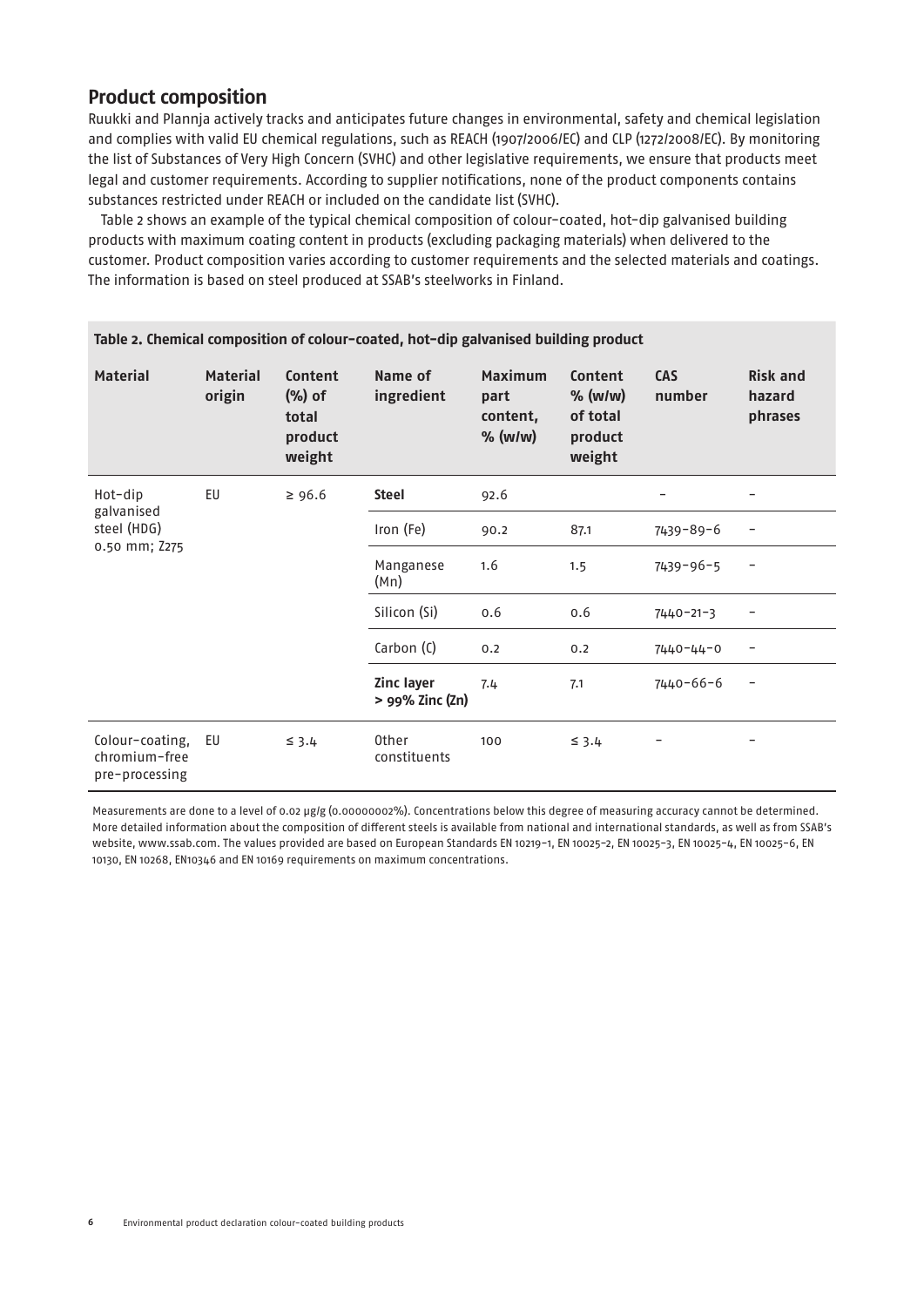# **Production**

This environmental product declaration covers colour-coated building products made by Ruukki in Vimpeli (Finland), Anderslöv (Sweden), Pärnu (Estonia), Zyrardow (Poland) and Kopylov (Ukraine) and by Plannja in Järnforsen and Landsbro (Sweden). Choice of production site is determined according to, for example, product requirements and construction site location. Prefabrication results in minimum waste at the construction site.

## **PRODUCTION PROCESS**

Colour-coated building products have been made by roll-forming, edging and cutting to the required size at production lines and processes. Colour-coated steel manufactured at SSAB's site in Hämeenlinna and Kankaanpää (Finland) or Finnspång (Sweden) is used as the raw material in the manufacture of colour-coated building products. The colour-coated steel is manufactured from hot-rolled steel produced at SSAB's steel mill in Raahe (Finland) and then cold-rolled at the Hämeenlinna site. The manufacture of the hot-rolled steel used as the raw material is based on the use of iron ore. The amount of total scrap steel used in hot-rolled steel is approximately 20% including pre- and post-consumer steel scrap.

When scrap steel is used instead of virgin raw materials in iron production, the carbon dioxide emissions originating in steel production decrease accordingly. Steel-making at SSAB Raahe production uses scrap material from SSAB's own production processes and material sourced from the scrap steel market. For reasons of process technology, the content of scrap steel in blast-furnace-based steel production cannot exceed around 30%. In addition, the amount of scrap steel in steel production is limited due to its availability. Once steel has been made, it can be recycled endlessly without weakening its properties.

Ruukki uses also steel from suppliers that manufacture steel from recycled steel scrap. The electric arc steel manufacturing method can use up to 100% of scrap steel in the process.

Information of energy in colour-coated building products manufacturing phase (A3) is described in Table 3.

| <b>Parameter</b>                                                                                              | <b>Value</b> | Data quality                                                    |
|---------------------------------------------------------------------------------------------------------------|--------------|-----------------------------------------------------------------|
| $A_3$ Electricity information and $O_2$ emissions kg<br>CO <sub>2</sub> equiv. / kWh for Finnish production   | 0.171        | Thinkstep dataset (2016) for<br>Electricity grid mix in Finland |
| $A_3$ Electricity information and $C_2$ emissions kg<br>CO <sub>2</sub> equiv. / kWh for Swedish production   | 0.036        | Thinkstep dataset (2016) for<br>Electricity grid mix in Sweden  |
| $A_3$ Electricity information and $O_2$ emissions kg<br>CO <sub>2</sub> equiv. / kWh for Ukrainian production | 0.578        | Thinkstep dataset (2016) for<br>Electricity grid mix in Ukraine |
| $A_3$ Electricity information and $CO2$ emissions kg<br>CO <sub>2</sub> equiv. / kWh for Estonian production  | 0.899        | Thinkstep dataset (2016) for<br>Electricity grid mix in Estonia |
| $A_3$ Electricity information and $CO2$ emissions kg<br>CO <sub>2</sub> equiv. / kWh for Polish production    | 0.916        | Thinkstep dataset (2016) for<br>Electricity grid mix in Poland  |

#### **Table 3. Energy in colour-coated building products manufacturing (A3)**

#### **PACKAGING**

Colour-coated products are wrapped to protect products during handling and transport. Packaging can consist of plastic film, wooden pallets, plastic straps, stretch wrap, metal bands, corrugated plastic foam (EPS) plank wood and cardboard. All packaging materials are recyclable as material or alternatively utilised as waste to energy (WtE). Packaging materials are sorted at construction sites according to local regulations and customer preferences.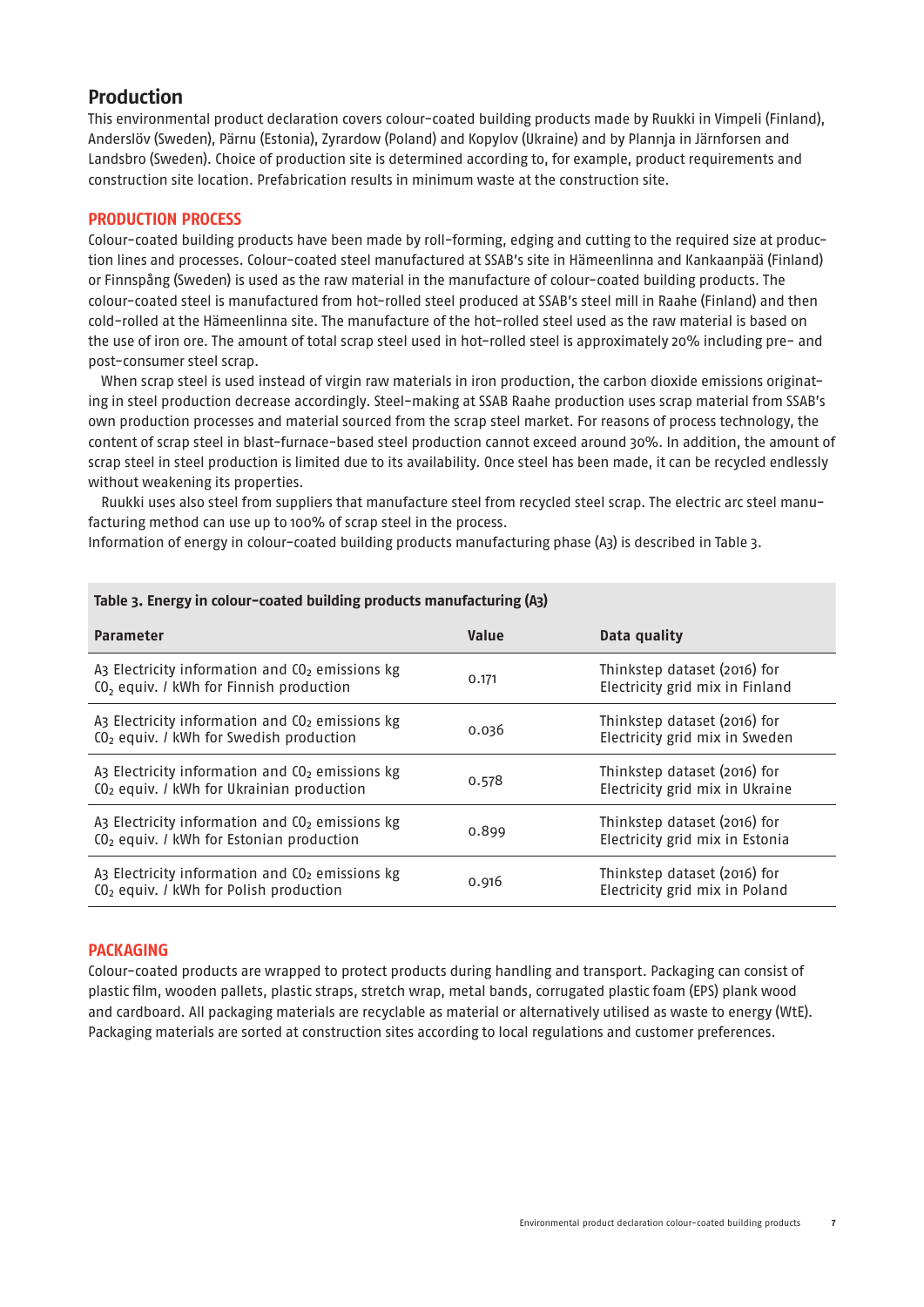#### **TRANSPORTATION**

Raw materials are mostly transported to production sites by road. Finished products are transported by truck and ship combined. Ruukki's and Plannja's logistics units are responsible for most of the transportation of raw materials and products. Logistics aims to optimise transport, maximise payloads and combine transport as efficiently as possible.

Environmental impacts for transport of finished product to the building site (A4), have been calculated based on the weighted average of the market shares of each production unit. Table 4 describes parameters for the A4 transport scenario.

| <b>Parameter</b>                                           | <b>Value</b>                                                                                                                                                                                                                                                                        |
|------------------------------------------------------------|-------------------------------------------------------------------------------------------------------------------------------------------------------------------------------------------------------------------------------------------------------------------------------------|
| Fuel type and consumption of vehicle used for<br>transport | Truck: maximum load capacity 40 t and average<br>diesel consumption 0.30 l/km.<br>Specific transport emissions 0.02 kg CO <sub>2</sub> /tkm<br>Ship: load capacity 10 000 t and average LFO<br>consumption 69.2 l/km.<br>Specific transport emissions 0.014 kg CO <sub>2</sub> /tkm |
| Distance (km)                                              | Average transport distance 370 km                                                                                                                                                                                                                                                   |
| Capacity utilization (%)                                   | 43-86% for truck and 70% for ship                                                                                                                                                                                                                                                   |
| Bulk density of transported products ( $\text{kg/m}^3$ )   | 7 850 kg/m <sup>3</sup>                                                                                                                                                                                                                                                             |
| Volume capacity utilization factor                         |                                                                                                                                                                                                                                                                                     |

#### **Table 4. Technical information on transport (A4) from production to the building site**

## **End-of-life recycling and waste processing**

Waste materials from construction, repair and demolition are sorted, and steel scrap is cycled back to the steel industry by the scrap trade. Scrap steel has a strong market position: an average of 95% of the steel removed from buildings at the end of their life cycle is used in the production of new steel. Prefabricated structures can also be re-used. Table 5 describes scenario for the end-of-life processing.

## **Table 5. The end-of-life process description for colour-coated building products**

| <b>Process flow</b>                     | <b>Unit</b>                                    | <b>Value</b>                                                                                                              |
|-----------------------------------------|------------------------------------------------|---------------------------------------------------------------------------------------------------------------------------|
|                                         | kg collected separately                        | 1.0 <sub>kg</sub>                                                                                                         |
| Collection process specified by type    | kg collected with mixed<br>construction waste  |                                                                                                                           |
|                                         | kg for reuse                                   |                                                                                                                           |
| Recovery system specified by type       | kg for recycling                               | $0.95$ kg                                                                                                                 |
|                                         | kg for energy recovery                         |                                                                                                                           |
| Disposal specified by type              | kg product or material for final<br>deposition | $0.05$ $kg$                                                                                                               |
| Assumptions for scenario<br>development | units as appropriate                           | Building products are transported<br>150 km by truck to recycling facility<br>with a truck capacity utilisation of<br>45% |

No hazardous waste is formed from colour-coated building products and steel does not harm the environment. According to the European Waste Catalogue, the waste code for steel products after their useful life is 17 04 05 (iron and steel).

**<sup>8</sup>** Environmental product declaration colour-coated building products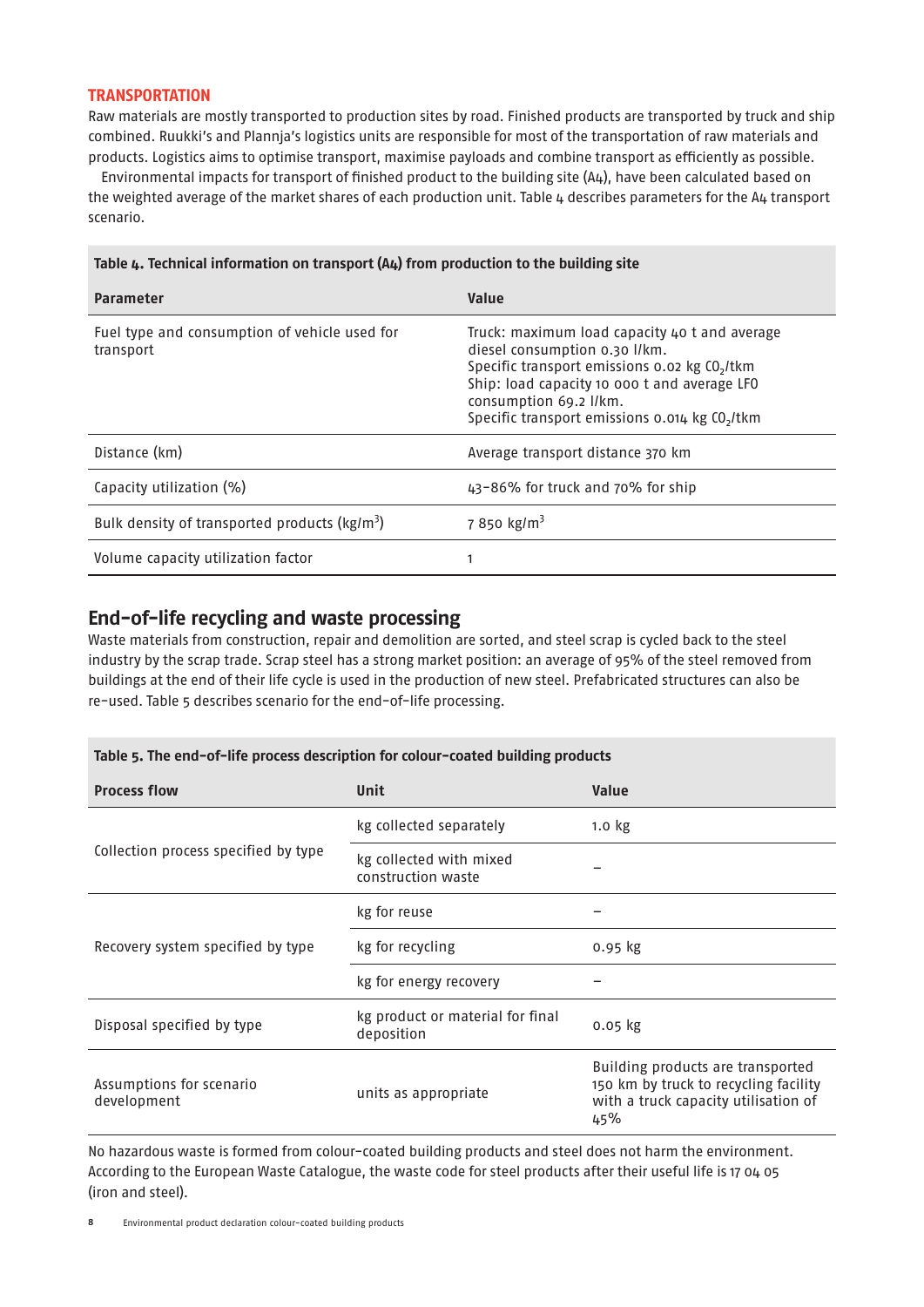# **LCA calculation information**

This environmental product declaration covers the following life cycle stages: A1 Raw material supply, A2 Transport, A3 Manufacturing and A4 Transportation of the product to construction site and end-of-life modules, C1 Deconstruction, C2 Transport end-of-life, C3 Waste processing and C4 Disposal, as well as module D benefits and loads beyond the system boundary; see Figures 1 and 2. The benefits of steel recycling in module D are calculated based on a recycling rate of 95% for steel.

| Product stage       |                |                |                | Construc-<br>tion stage              |            | Use stage      |            |                |                       |                                  |                                             |                                                        | End<br>of life<br>stage |                         |          |            | <b>Beyond</b><br>the life<br>cycle |                  |
|---------------------|----------------|----------------|----------------|--------------------------------------|------------|----------------|------------|----------------|-----------------------|----------------------------------|---------------------------------------------|--------------------------------------------------------|-------------------------|-------------------------|----------|------------|------------------------------------|------------------|
| A <sub>1</sub>      | A <sub>2</sub> | A <sub>3</sub> | A <sub>4</sub> | A <sub>5</sub>                       | <b>B1</b>  | B <sub>2</sub> | <b>B3</b>  | B <sub>4</sub> | <b>B</b> <sub>5</sub> | <b>B6</b>                        | <b>B7</b>                                   | $\overline{C}$                                         | C <sub>2</sub>          | $\mathsf{C}$            | $(L+$    | D          | D                                  | D                |
| X                   | X              | $\mathsf{X}$   | $\overline{X}$ | <b>MND</b>                           | <b>MND</b> | <b>MND</b>     | <b>MND</b> | <b>MND</b>     | <b>MND</b>            | <b>MND</b>                       | <b>MND</b>                                  | X                                                      | $\overline{X}$          | X                       | X        | <b>MNR</b> | <b>MNR</b>                         | X                |
| Raw material supply | Transport      | Manufacturing  | Transport      | process<br>Construction-installation | <u>Use</u> | Maintenance    | Repair     | Replacement    | Refurbishment         | energy use<br><b>Operational</b> | use<br>water<br>perational<br>$\bar{\circ}$ | demolition<br>construction<br>$\overline{L}$<br>$\Box$ | <b>Transport</b>        | <b>Waste processing</b> | Disposal | Reuse      | Recovery                           | <b>Recycling</b> |

System boundaries (X=included, MND=Module not declared, MNR=Module not relevant)

Mandatory modules Mandatory as per the RTS PCR section 6.2.1 rules and terms Optional modules based on scenarios

Figure 1. System boundaries of life cycle assessment (LCA)

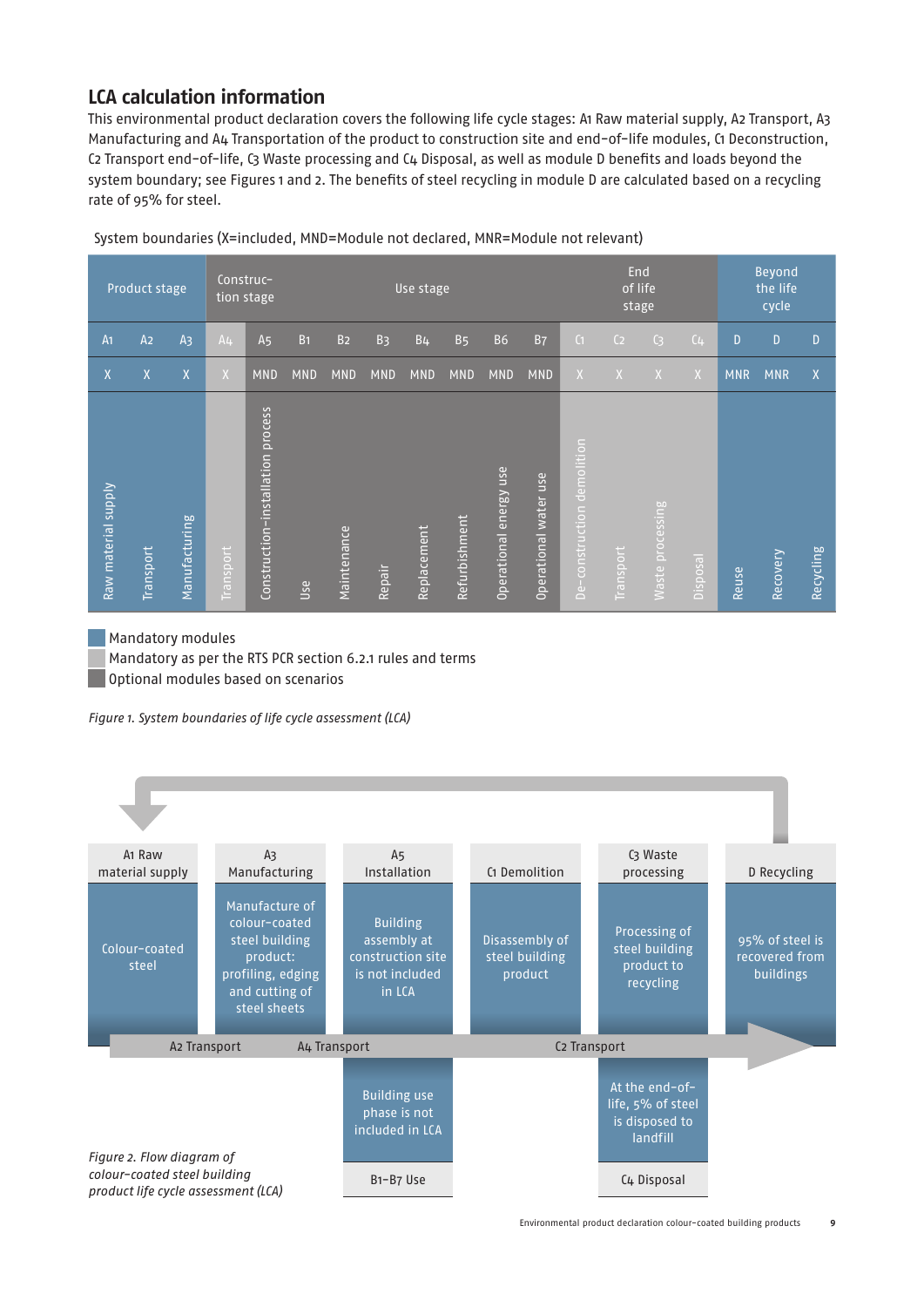## **DATA QUALITY**

Life cycle inventory data has been collected from all production sites from 2018 production. When site specific data was not available, Vimpeli (Finland) production has been considered as representative of the other sites also. Steel made at the SSAB steel mill in Raahe (Finland) and European steel are used in colour-coated building products. The steel data is from 2017. No data is more than 10 years old. Gabi 9 software was used to calculate the environmental impact categories.

#### **CUT-OFF CRITERIA**

Life cycle inventory data for a minimum of 99% of total material and energy input flows have been included in the life cycle analysis.

#### **ALLOCATION**

Physical allocation was applied for different product groups based on yearly production volumes (kg).

# **Environmental profile**

All environmental impact values apply to 1 kg of colour-coated steel building products. The table 6 shows the environmental indicators based on the life cycle assessment of colour-coated building products.

The deviation in the environmental impact values related to the variation in colour-coating and zinc layer thickness of the products is not higher than 10%.

Reading example in environmental profile tables:  $2.80E-02 = 2.80*10^{-2} = 0.028$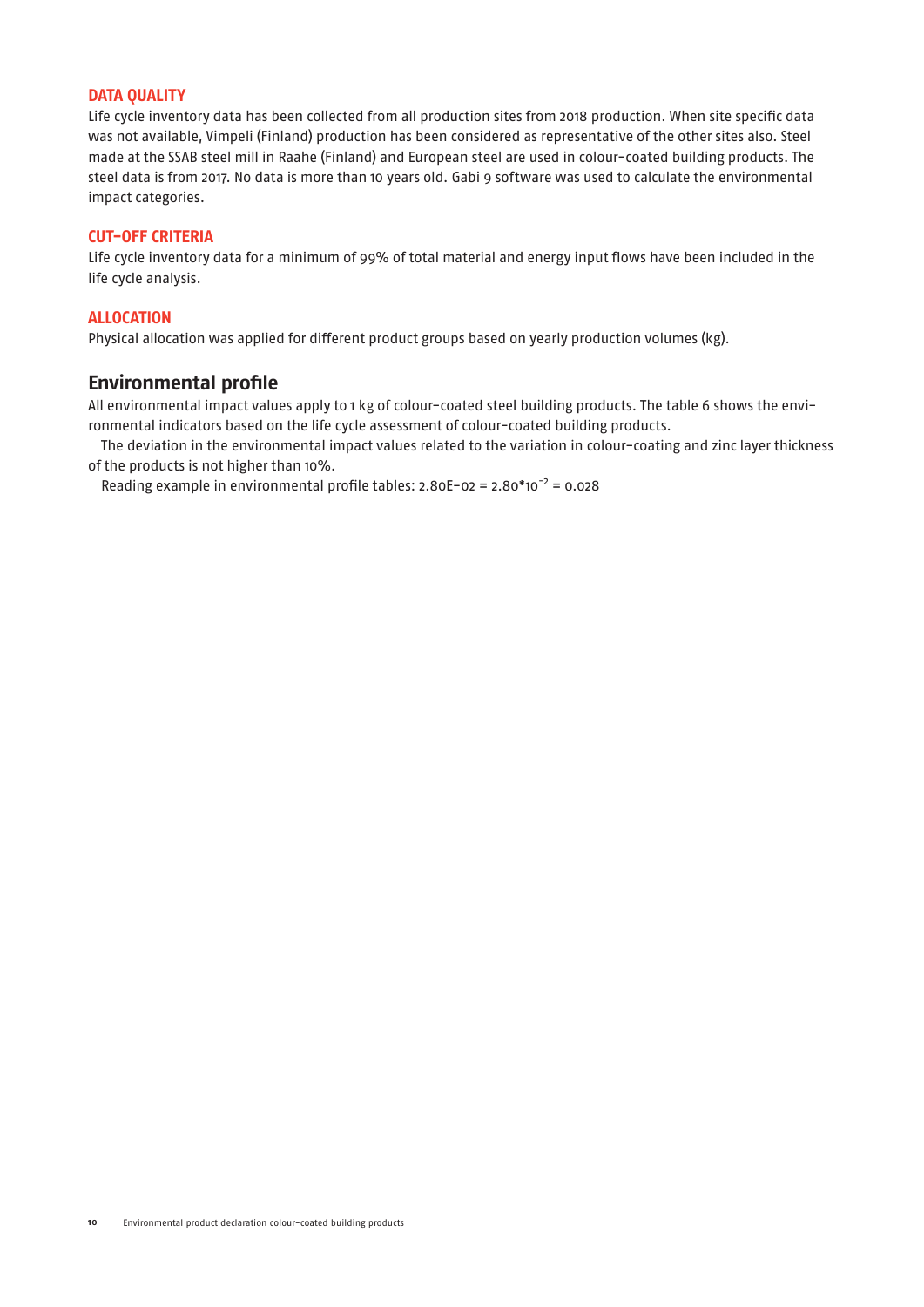# **Table 6. Environmental profile of colour-coated steel building products**

|                                                                      |                               | Life cycle stage    |                |                |                                      |                     |  |  |  |
|----------------------------------------------------------------------|-------------------------------|---------------------|----------------|----------------|--------------------------------------|---------------------|--|--|--|
| <b>Environmental impacts</b>                                         | <b>Unit</b>                   | A <sub>1</sub>      | A <sub>2</sub> | A <sub>3</sub> | A1-A3 TOTAL                          | A4                  |  |  |  |
| <b>GWP Global warming</b><br>potential                               | kg CO <sub>2</sub> equiv.     | 2.69                | 2.80E-02       | $2.44E - 02$   | 2.74                                 | $3.31E - 02$        |  |  |  |
| ODP Depletion potential of<br>the stratospheric ozone layer          | kg CFC-11 equiv.              | $2.24E - 11$        | $4.63E - 18$   | $5.48E - 11$   | $7.72E - 11$                         | $5.34E - 18$        |  |  |  |
| AP Acidification potential<br>of soil and water sources              | kg S02 equiv.                 | $6.04E - 03$        | $6.10E - 05$   | $1.08E - 04$   | $6.21E - 03$                         | $8.15E - 05$        |  |  |  |
| EP Eutrophication potential                                          | kg $(POL)3$ - equiv. 6.50E-04 |                     | $1.47E - 05$   | $1.54E - 05$   | $6.80E - 04$                         | $1.94E - 05$        |  |  |  |
| POCP Photochemical ozone<br>creation potential                       | kg ethene equiv.              | $6.22E - 04$        | $-1.97E - 05$  | $1.21E - 06$   | $6.04E - 04$                         | $-8.84E-06$         |  |  |  |
| ADP Abiotic depletion<br>potential of resources -<br>element         | kg Sb equiv.                  | $1.62E - 04$        | $1.99E - 09$   | $4.85E-09$     | $1.62E - 04$                         | $2.22E - 09$        |  |  |  |
| ADP Abiotic depletion<br>potential of resources - fossil<br>fuel     | MJ                            | 31.7                | 0.380          | 0.440          | 32.5                                 | 0.446               |  |  |  |
| Resource use and<br>primary energy                                   | <b>Unit</b>                   | A <sub>1</sub>      | A <sub>2</sub> | A <sub>3</sub> | A <sub>1</sub> -A <sub>3</sub> Total | A <sub>4</sub>      |  |  |  |
| Use of renewable primary<br>energy used as energy carrier            | MJ                            | 2.15                | $2.21E - 02$   | 0.380          | 2.55                                 | $2.40E - 02$        |  |  |  |
| Use of renewable primary<br>energy resources used as raw<br>material | MJ                            | $\mathsf{O}$        | $\mathbf 0$    | $\mathsf{O}$   | 0                                    | 1.79E-10            |  |  |  |
| Total use of renewable<br>primary energy resources                   | MJ                            | 2.15                | $2.21E - 02$   | 0.380          | 2.55                                 | $2.40E-02$          |  |  |  |
| Use of non-renewable<br>primary energy used as<br>energy carrier     | MJ                            | 33.3                | 0.380          | 0.690          | 34.4                                 | 0.447               |  |  |  |
| Use of non-renewable<br>primary energy used as raw<br>material       | MJ                            | 0                   | $\mathsf{o}$   | $\mathsf{o}$   | 0                                    | $2.17E - 05$        |  |  |  |
| Total use of non-renewable<br>primary energy resources               | MJ                            | 33.3                | 0.380          | 0.690          | 34.4                                 | 0.447               |  |  |  |
| Use of secondary material                                            | kg                            | $3.35E - 02$        | 0              | 0              | $3.35E - 02$                         | 0                   |  |  |  |
| Use of renewable secondary<br>fuels                                  | MJ                            | $4.79E - 10$        | $\mathbf 0$    | $\mathbf 0$    | 4.79E-10                             | $\mathsf{O}\xspace$ |  |  |  |
| Use of non-renewable<br>secondary fuels                              | MJ                            | 6.08E-09            | 0              | $\mathsf{o}$   | 6.08E-09                             | $\mathsf{O}\xspace$ |  |  |  |
| Net use of fresh water                                               | m <sup>3</sup>                | $2.07E - 03$        | $3.74E - 05$   | 4.80E-04       | $2.59E - 03$                         | 4.06E-05            |  |  |  |
| <b>Waste categories</b>                                              | <b>Unit</b>                   | A <sub>1</sub>      | A <sub>2</sub> | A <sub>3</sub> | A <sub>1</sub> -A <sub>3</sub> Total | A <sub>4</sub>      |  |  |  |
| Hazardous waste disposed                                             | kg                            | $6.15E - 02$        | $2.13E - 08$   | $2.69E - 06$   | $6.15E - 02$                         | $2.30E - 08$        |  |  |  |
| Non-hazardous waste<br>disposed                                      | kg                            | $8.11E - 02$        | $3.10E - 05$   | $3.68E - 02$   | 0.120                                | $3.37E - 05$        |  |  |  |
| Radioactive waste disposed                                           | kg                            | $6.43E - 04$        | $5.17E - 07$   | $1.00E - 04$   | $7.44E - 04$                         | 0                   |  |  |  |
| <b>Output flows</b>                                                  | <b>Unit</b>                   | A <sub>1</sub>      | A <sub>2</sub> | A <sub>3</sub> | A <sub>1</sub> -A <sub>3</sub> Total | A <sub>4</sub>      |  |  |  |
| Components for reuse                                                 | kg                            | 0                   | 0              | 2.83E-05       | $2.83E - 05$                         | 0                   |  |  |  |
| Materials for recycling                                              | kg                            | 0                   | 0              | $3.43E - 02$   | $3.43E - 02$                         | 0                   |  |  |  |
| Materials for energy recovery                                        | kg                            | $\mathsf{O}\xspace$ | 0              | $2.05E - 03$   | $2.05E-03$                           | 0                   |  |  |  |
| Exported electrical energy                                           | MJ                            | 0                   | 0              | 0              | 0                                    | $\mathsf{O}\xspace$ |  |  |  |
| Exported thermal energy                                              | MJ                            | $\mathsf{O}\xspace$ | 0              | 0              | 0                                    | 0                   |  |  |  |

Environmental product declaration colour-coated building products **11**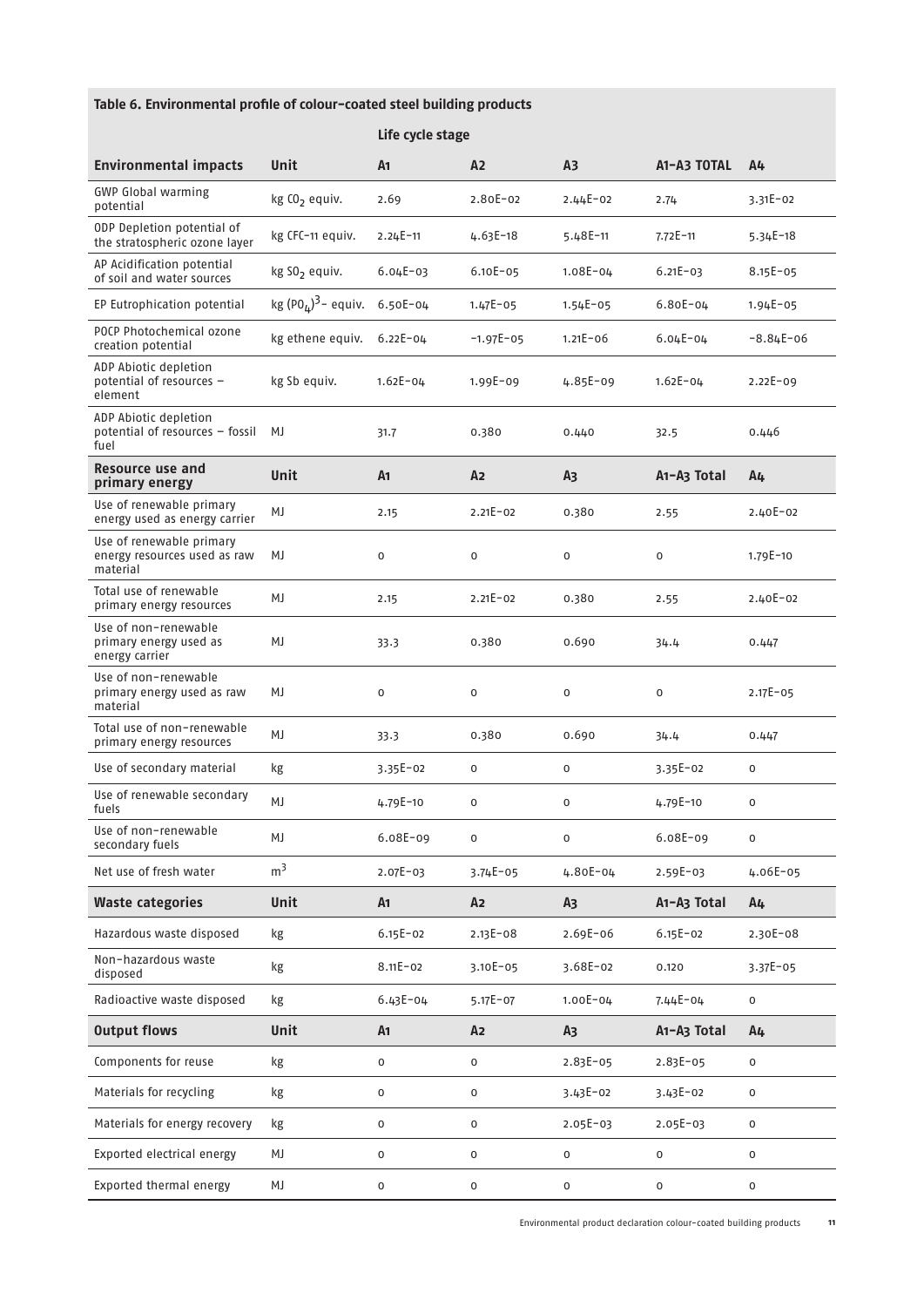|                                                                      |                           | Life cycle stage    |                     |                     |                |                     |  |  |  |
|----------------------------------------------------------------------|---------------------------|---------------------|---------------------|---------------------|----------------|---------------------|--|--|--|
| <b>Environmental impacts</b>                                         | Unit                      | C <sub>1</sub>      | C <sub>2</sub>      | C <sub>3</sub>      | $C_{4}$        | D                   |  |  |  |
| <b>GWP Global warming</b><br>potential                               | kg CO <sub>2</sub> equiv. | $2.82E - 02$        | $1.67E - 02$        | $2.43E - 03$        | $7.81E - 04$   | $-1.41$             |  |  |  |
| ODP Depletion potential of<br>the stratospheric ozone layer          | kg CFC-11 equiv.          | $5.09E - 09$        | $2.73E - 18$        | 7.89E-18            | $4.32E - 18$   | $-8.57E-08$         |  |  |  |
| AP Acidification potential of<br>soil and water sources              | kg S0 <sub>2</sub> equiv. | $2.14E - 04$        | $4.41E - 05$        | $1.71E - 05$        | $4.42E - 06$   | $-6.08E-03$         |  |  |  |
| EP Eutrophication potential                                          | kg $(POμ)3$ - equiv.      | 5.10E-05            | 1.08E-05            | $4.10E - 06$        | 5.00E-07       | $-2.43E-03$         |  |  |  |
| POCP Photochemical ozone<br>creation potential                       | kg ethene equiv.          | $2.23E - 05$        | $-1.58E-05$         | $1.89E - 06$        | $3.42E - 07$   | $-1.40E-03$         |  |  |  |
| ADP Abiotic depletion<br>potential of resources -<br>element         | kg Sb equiv.              | $9.46E - 09$        | $1.18E - 09$        | $2.72E - 09$        | $7.41E - 11$   | $-1.08E - 06$       |  |  |  |
| ADP Abiotic depletion<br>potential of resources -<br>fossil fuel     | MJ                        | 0.406               | 0.224               | 4.68E-02            | $1.04E - 02$   | $-20.1$             |  |  |  |
| Resource use and<br>primary energy                                   | Unit                      | C <sub>1</sub>      | C <sub>2</sub>      | C <sub>3</sub>      | $C_{4}$        | D                   |  |  |  |
| Use of renewable primary<br>energy used as energy carrier            | MJ                        | $2.37E - 03$        | $1.31E - 02$        | $3.46E-03$          | $1.37E - 03$   | $-0.914$            |  |  |  |
| Use of renewable primary<br>energy resources used as raw<br>material | MJ                        | 0                   | 0                   | $\mathsf{o}$        | 0              | 0                   |  |  |  |
| Total use of renewable<br>primary energy resources                   | MJ                        | $2.37E - 03$        | $1.31E - 02$        | $3.46E - 03$        | $1.37E - 03$   | $-0.914$            |  |  |  |
| Use of non-renewable<br>primary energy used as<br>energy carrier     | MJ                        | 0.410               | 0.225               | $4.86E-02$          | $1.08E - 02$   | $-22.2$             |  |  |  |
| Use of non-renewable<br>primary energy used as raw<br>material       | MJ                        | $2.07E - 08$        | $1.18E - 05$        | $1.77E - 06$        | 3.99E-07       | $-3.21E - 06$       |  |  |  |
| Total use of non-renewable<br>primary energy resources               | MJ                        | 0.410               | 0.225               | $4.86E-02$          | $1.08E - 02$   | $-22.2$             |  |  |  |
| Use of secondary material                                            | kg                        | 0                   | 0                   | $\mathsf{o}$        | 0              | 0                   |  |  |  |
| Use of renewable secondary<br>fuels                                  | MJ                        | 0                   | 0                   | 0                   | 0              | 0                   |  |  |  |
| Use of non-renewable<br>secondary fuels                              | MJ                        | $\mathsf{O}\xspace$ | 0                   | $\mathsf{o}$        | $\mathsf{o}\,$ | 0                   |  |  |  |
| Net use of fresh water                                               | m <sup>3</sup>            | $5.55E - 05$        | $2.21E - 05$        | $1.45E - 05$        | $2.72E - 06$   | $-8.15E-03$         |  |  |  |
| <b>Waste categories</b>                                              | <b>Unit</b>               | C <sub>1</sub>      | C <sub>2</sub>      | C <sub>3</sub>      | $C_{4}$        | D                   |  |  |  |
| Hazardous waste disposed                                             | kg                        | 0                   | $1.26E - 08$        | $1.52E - 09$        | $1.84E - 10$   | 0                   |  |  |  |
| Non-hazardous waste<br>disposed                                      | kg                        | $\mathsf{O}\xspace$ | $1.83E - 05$        | $9.85E - 06$        | $5.01E - 02$   | 0                   |  |  |  |
| Radioactive waste disposed                                           | kg                        | 0                   | $\mathsf{O}\xspace$ | 0                   | 0              | 0                   |  |  |  |
| <b>Output flows</b>                                                  | <b>Unit</b>               | C <sub>1</sub>      | C <sub>2</sub>      | C <sub>3</sub>      | $C_{4}$        | D                   |  |  |  |
| Components for reuse                                                 | kg                        | 0                   | 0                   | 0                   | 0              | 0                   |  |  |  |
| Materials for recycling                                              | kg                        | 0.950               | 0                   | $\mathsf{o}$        | 0              | 0                   |  |  |  |
| Materials for energy recovery                                        | kg                        | 0                   | 0                   | 0                   | 0              | 0                   |  |  |  |
| Exported electrical energy                                           | MJ                        | 0                   | 0                   | 0                   | 0              | 0                   |  |  |  |
| Exported thermal energy                                              | MJ                        | $\mathsf{O}\xspace$ | $\mathsf 0$         | $\mathsf{O}\xspace$ | 0              | $\mathsf{O}\xspace$ |  |  |  |

**12** Environmental product declaration colour-coated building products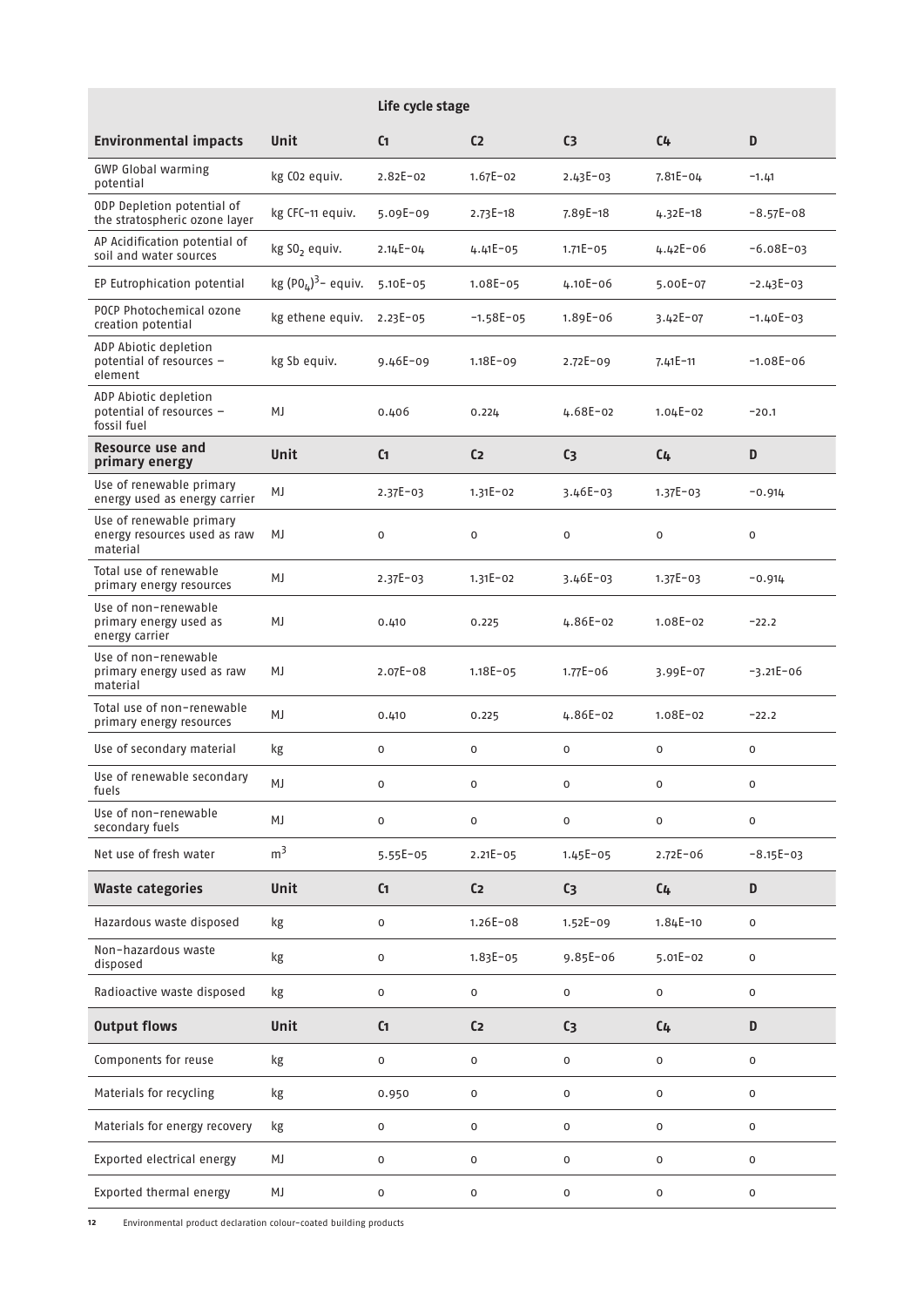# **References**

RTS PCR Protocol: PCR published by the Building Information Foundation RTS sr, PT 18 RT EPD Committee (English version, 14.6.2018)

EN 15804:2012 + A1:2013 Sustainability of construction works – Environmental product declarations – Core rules for the product category of construction products

ISO 14025:2010 Environmental labels and declarations – Type III environmental declarations – Principles and procedures

European Chemical Agency, Candidate list of Substances of Very High Concern for authorization. Available at https://echa.europa.eu/candidate-list-table

M1, Emission Classification of Building Materials. The Building Information Foundation RTS sr. Available at https://m1.rts.fi/en/

LCA report, Information for the Environmental Product Declaration of building products. IVL Swedish Research Institute, January 2020